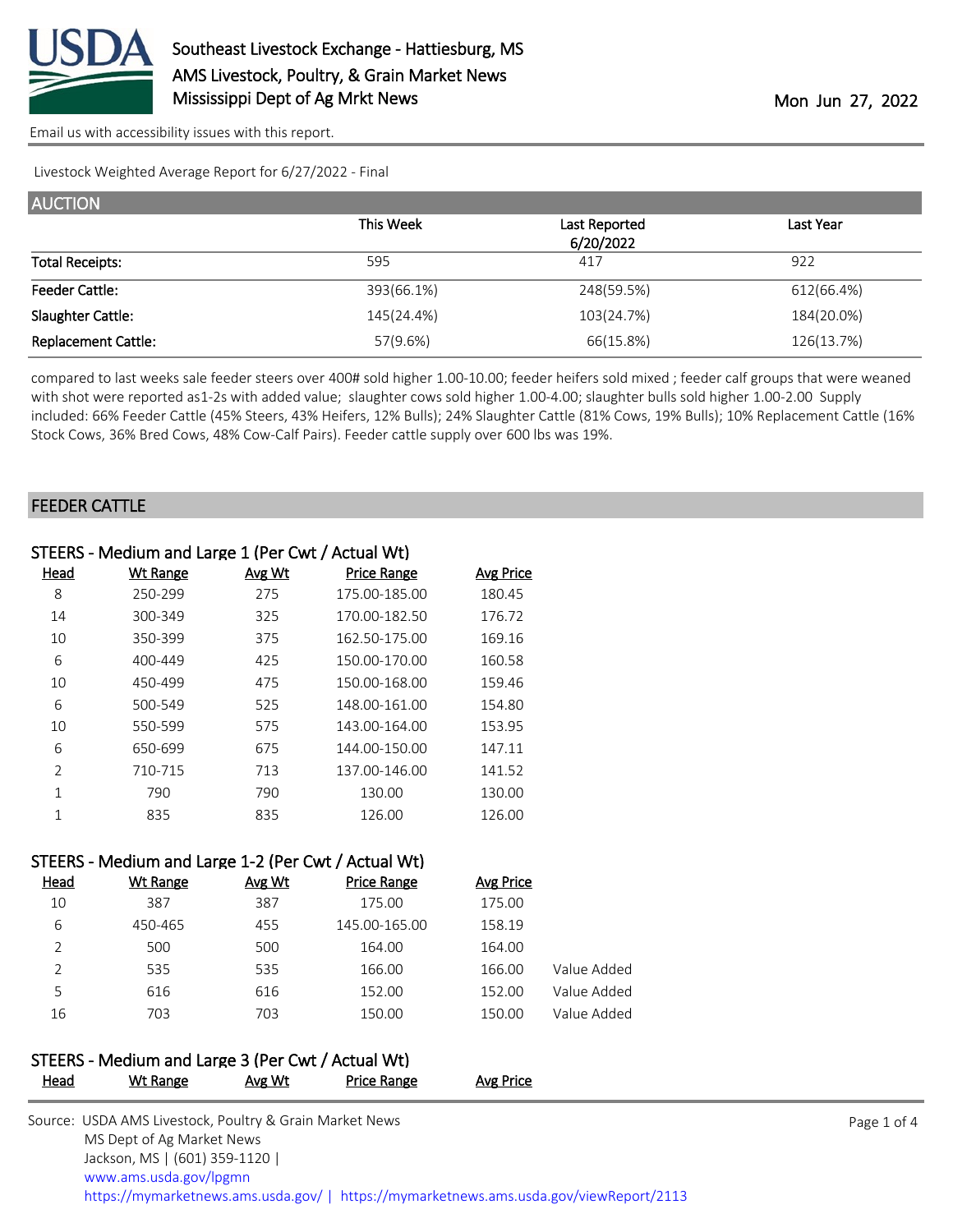

| 14 | 250-299 | 275  | 130.00-160.00 | 146.14 |
|----|---------|------|---------------|--------|
|    | 300-349 | 325  | 130.00-164.00 | 148 28 |
| h  | 350-399 | 375  | 130.00-150.00 | 140.65 |
| 10 | 400-449 | 425. | 131 00-152 50 | 142 37 |

## HEIFERS - Medium and Large 1 (Per Cwt / Actual Wt)

| Head          | Wt Range | Avg Wt | <b>Price Range</b> | <b>Avg Price</b> |
|---------------|----------|--------|--------------------|------------------|
| 8             | 250-299  | 275    | 147.50-155.00      | 151.58           |
| 10            | 350-399  | 375    | 130.00-142.50      | 136.66           |
| 6             | 400-449  | 425    | 127.50-137.50      | 132.79           |
| 8             | 450-499  | 475    | 133.00-142.50      | 138.00           |
| 8             | 500-549  | 525    | 128.00-146.00      | 137.42           |
| 4             | 550-599  | 575    | 136.00-147.50      | 142.00           |
| 4             | 710-730  | 716    | 108.00-123.00      | 117.77           |
|               | 780      | 780    | 116.00             | 116.00           |
| $\mathcal{P}$ | 855-870  | 863    | 115.00-116.00      | 115.50           |

### HEIFERS - Medium and Large 1-2 (Per Cwt / Actual Wt)

| Head | Wt Range | Avg Wt | <b>Price Range</b> | Avg Price |             |
|------|----------|--------|--------------------|-----------|-------------|
| 3    | 398      | 398    | 137.00             | 137.00    |             |
| 3    | 427      | 427    | 138.00             | 138.00    |             |
|      | 459      | 459    | 134.00             | 134.00    |             |
| 18   | 548      | 548    | 136.50             | 136.50    | Value Added |
| 21   | 655-670  | 663    | 135.00-139.50      | 137.38    | Value Added |

### HEIFERS - Medium and Large 3 (Per Cwt / Actual Wt)

| Head | Wt Range | Avg Wt | Price Range   | <b>Avg Price</b> |
|------|----------|--------|---------------|------------------|
| 10   | 250-299  | 275    | 130 00-140 00 | 135.45           |
| 12   | 300-349  | 316    | 120.00-135.00 | 125.52           |
| 16.  | 400-449  | 425    | 118 00-130 00 | 12435            |

# BULLS - Medium and Large 1 (Per Cwt / Actual Wt)

| <b>Avg Price</b> |
|------------------|
| 15959            |
| 145.78           |
| 127.30           |
| 124.16           |
|                  |

### BULLS - Medium and Large 1-2 (Per Cwt / Actual Wt) Head Wt Range Avg Wt Price Range Avg Price 3 338 338 175.00 175.00 6 518 518 149.00 149.00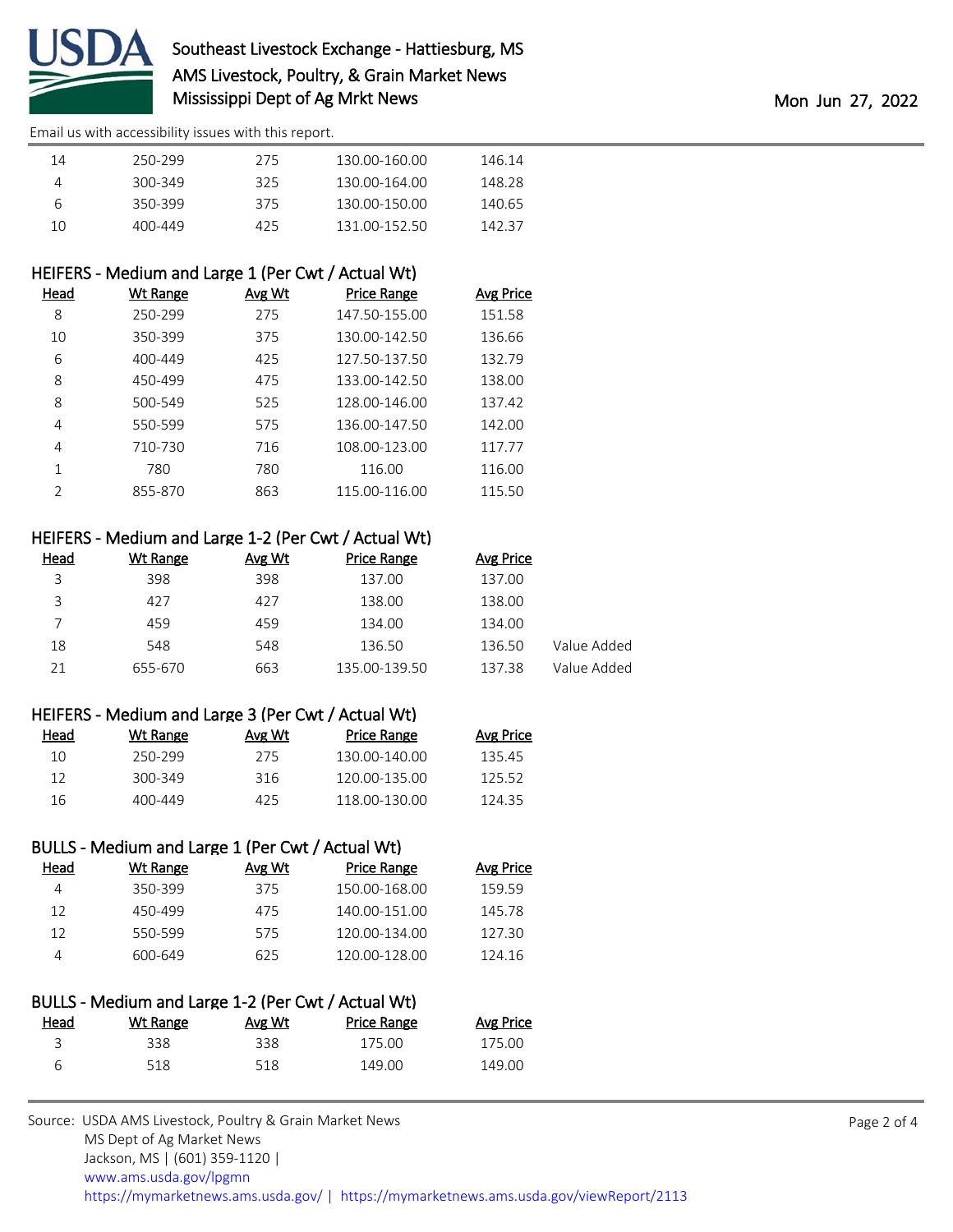

## SLAUGHTER CATTLE

| COWS - Breaker 75-80% (Per Cwt / Actual Wt) |                                 |                |                                           |                                                                                |                    |                  |
|---------------------------------------------|---------------------------------|----------------|-------------------------------------------|--------------------------------------------------------------------------------|--------------------|------------------|
| <b>Head</b>                                 | <b>Wt Range</b>                 |                | Avg Wt                                    | <b>Price Range</b>                                                             | <b>Avg Price</b>   | <b>Dressing</b>  |
| $\overline{2}$                              | 1280-1405                       |                | 1343                                      | 79.00-80.00                                                                    | 79.48              | Average          |
|                                             |                                 |                | COWS - Boner 80-85% (Per Cwt / Actual Wt) |                                                                                |                    |                  |
| <u>Head</u>                                 | <b>Wt Range</b>                 |                | Avg Wt                                    | <b>Price Range</b>                                                             | <b>Avg Price</b>   | <b>Dressing</b>  |
| 20                                          | 850-1200                        |                | 1025                                      | 69.00-78.00                                                                    | 74.27              | Average          |
| 40                                          | 1200-1350                       |                | 1275                                      | 79.00-94.50                                                                    | 87.21              | High             |
|                                             |                                 |                | COWS - Lean 85-90% (Per Cwt / Actual Wt)  |                                                                                |                    |                  |
| Head                                        | <b>Wt Range</b>                 |                | Avg Wt                                    | <b>Price Range</b>                                                             | <b>Avg Price</b>   | <b>Dressing</b>  |
| 38                                          | 850-1200                        |                | 1025                                      | 50.00-78.00                                                                    | 66.39              | Average          |
| 18                                          | 750-850                         |                | 800                                       | 25.00-47.00                                                                    | 36.69              | Low              |
|                                             | BULLS - 1 (Per Cwt / Actual Wt) |                |                                           |                                                                                |                    |                  |
| <u>Head</u>                                 | <b>Wt Range</b>                 |                | Avg Wt                                    | <b>Price Range</b>                                                             | <b>Avg Price</b>   | <b>Dressing</b>  |
| 8                                           | 1000-1500                       |                | 1250                                      | 78.00-103.50                                                                   | 93.30              | Average          |
| 20                                          | 1500-2150                       |                | 1825                                      | 104.00-115.50                                                                  | 110.77             | High             |
|                                             |                                 |                |                                           |                                                                                |                    |                  |
| <u>Age</u>                                  | <b>Stage</b>                    | Head           | <b>Wt Range</b>                           | STOCK COWS - Small and Medium 1 (Per Unit / Actual Wt)<br>Avg Wt               | <b>Price Range</b> | <b>Avg Price</b> |
| REPLACEMENT CATTLE<br>$2 - 8$               | O                               | 8              | 750-1100                                  | 925                                                                            | 420.00-540.00      | 491.35           |
|                                             |                                 |                |                                           | BRED COWS - Medium and Large 1 (Per Unit / Actual Wt)                          |                    |                  |
| <u>Age</u>                                  | <b>Stage</b>                    | <u>Head</u>    | <b>Wt Range</b>                           | Avg Wt                                                                         | <b>Price Range</b> | <b>Avg Price</b> |
| $2 - 8$                                     | $T2-3$                          | 6              | 850-1350                                  | 1100                                                                           | 1000.00-1100.00    | 1061.36          |
|                                             |                                 |                |                                           | BRED COWS - Small and Medium 1 (Per Unit / Actual Wt)                          |                    |                  |
| <u>Age</u>                                  | <b>Stage</b>                    | Head           | <b>Wt Range</b>                           | Avg Wt                                                                         | <b>Price Range</b> | <b>Avg Price</b> |
| $2 - 8$                                     | T1                              | 4              | 750-1100                                  | 925                                                                            | 600.00-850.00      | 748.65           |
| $2 - 8$                                     | $T2-3$                          | 8              | 750-1100                                  | 925                                                                            | 360.00-775.00      | 606.76           |
|                                             |                                 |                |                                           | COW-CALF PAIRS - Medium and Large 1 w/ <150 lbs calf (Per Unit / Actual Wt)    |                    |                  |
| <u>Age</u>                                  | <b>Stage</b>                    | <b>Head</b>    | <b>Wt Range</b>                           | Avg Wt                                                                         | <b>Price Range</b> | <b>Avg Price</b> |
| $2 - 8$                                     | $\circ$                         | $\overline{4}$ | 850-1300                                  | 1075                                                                           | 975.00-1075.00     | 1035.47          |
|                                             |                                 |                |                                           | COW-CALF PAIRS - Medium and Large 1 w/ 150-300 lbs calf (Per Unit / Actual Wt) |                    |                  |
| <u>Age</u>                                  | <b>Stage</b>                    | <b>Head</b>    | <b>Wt Range</b>                           | Avg Wt                                                                         | <b>Price Range</b> | <b>Avg Price</b> |